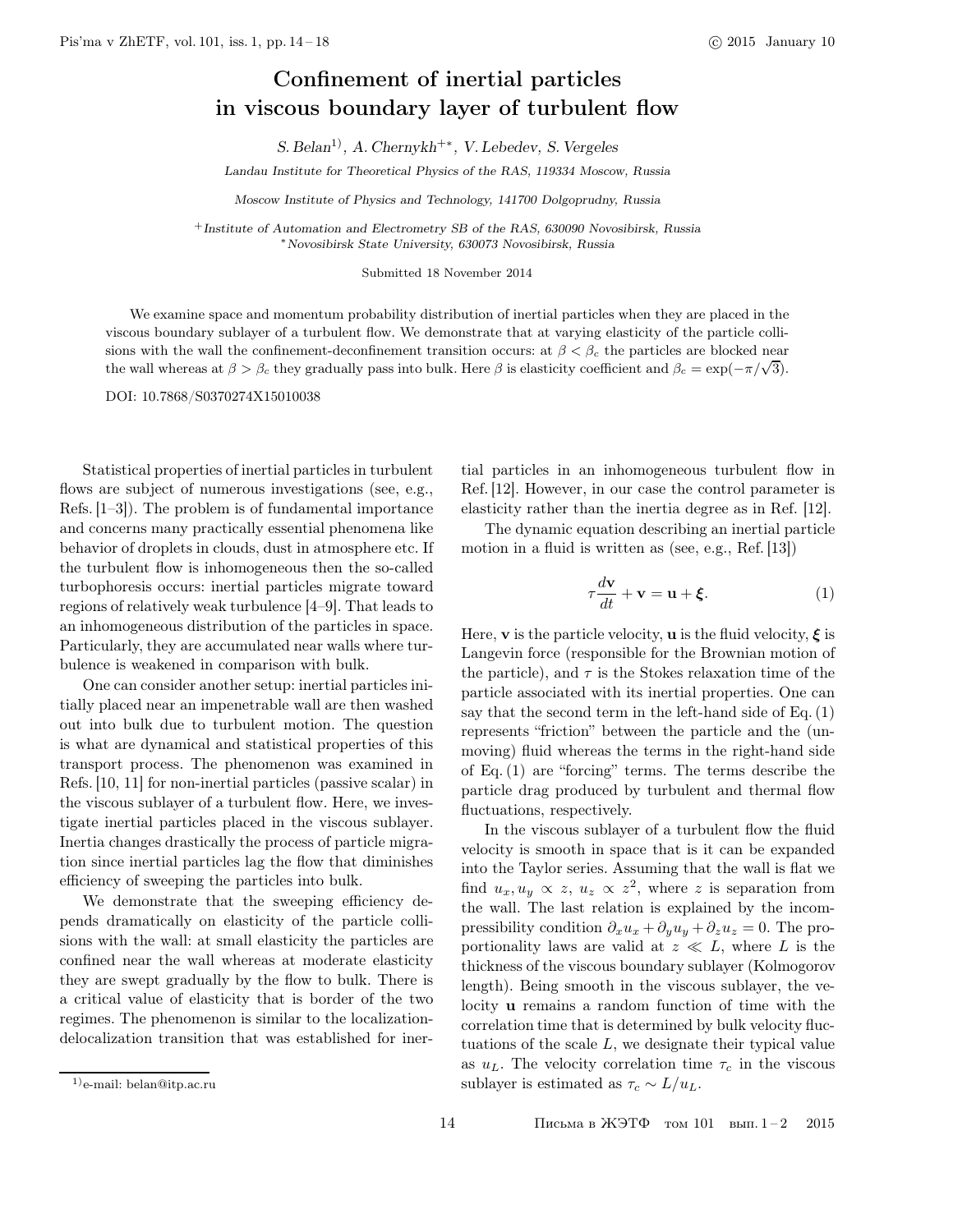We examine the case where the velocity correlation time  $\tau_c$  in the viscous sublayer is much less than the Stokes time  $\tau$ . By other words, the Stokes number St, defined as  $St = \tau/\tau_c$ , is large. Therefore both, the random velocity **u** and the Langevin force  $\xi$ , can be treated as short correlated in time (as white noises). Then statistical properties of the "forcing" in Eq. (1) are characterized by the following correlation functions

$$
\langle u_z(t_1, x, y, z)u_z(t_2, x, y, z)\rangle = 2\mu z^4 \delta(t_1 - t_2), \qquad (2)
$$

$$
\langle \xi_i(t_1)\xi_j(t_2)\rangle = 2\kappa \delta_{ij}\delta(t_1 - t_2),\qquad(3)
$$

where angular brackets mean averaging over time and  $\kappa$  is the particle diffusion coefficient. One can say that the expression (2) determines the turbulent diffusion, the factor  $\mu$  can be estimated as  $\mu \sim u_L/L^3$ . Analogous expressions can be written for the velocity components  $u_x, u_y$ .

Comparing the expressions (2) and (3), one finds the scale  $r_d = (\kappa/\mu)^{1/4} = L/\text{Pe}^{1/4}$ . Here Pe is Péclet number defined as Pe =  $\tau_{\kappa}/\tau_c$ , where  $\tau_{\kappa} = L^2/\kappa$  is the characteristic diffusion time in the viscous layer. The scale  $r_d$  determines the thickness of the diffusion boundary sublayer formed near the wall: at  $z < r_d$  the particle diffusion dominates whereas at  $z > r_d$  the turbulent diffusion does. There is another scale in the problem,  $z^* = 1/\sqrt{\mu\tau} = L/\sqrt{St}$ . At  $z < z^*$  the "friction" term **v** in Eq. (1) dominates over the ballistic term  $\tau d\mathbf{v}/dt$ whereas at  $z > z^*$  the last one dominates. Particles delay essentially from the fluid motion here. We assume the following set of inequalities:  $r_d \ll z^* \ll L$ .

There is a closed description of the particle motion along Z-direction in terms of its coordinate z and  $v \equiv$  $\equiv v_z = dz/dt$ . Since both the flow velocity and the Langevin force are short correlated in time, it is possible to derive from Eq. (1) the Fokker–Planck equation for the probability density of a particle distribution in the z, v-space,  $\rho(z, v)$ . Then  $\int dz dv \rho = 1$ . Alternatively,  $\rho$  can be treated as the particle density in the z, v-space, if one considers an ensemble of large number of particles. Then the integral  $\int dz dv \rho$  is equal to the total number N of the particles.

Following the standard procedure (see, e.g., Ref. [14]) one obtains the following Fokker–Planck equation

$$
\partial_t \rho = -v \partial_z \rho + \frac{1}{\tau} \partial_v (v \rho) + \frac{\mu}{\tau^2} (z^4 + r_d^4) \partial_v^2 \rho, \quad (4)
$$

that follows from the equation (1) and the relations (2), (3). The first term in the right-hand side of Eq. (4) can be called the "advection" one, whereas the second term in the right-hand side of Eq. (4) is produced by the "friction" term in (1).

The Fokker–Planck equation (4) has to be supplemented by boundary conditions. We assume that  $\rho(z, v)$ tends to zero fast enough as  $v \to \pm \infty$  and  $z \to \infty$ . Next, a boundary condition at the wall (at  $z = 0$ ) should be posed. We consider the case of partly inelastic scattering, assuming that the particle loses a definite part  $1-\beta$ of its velocity along the Z-axis after each collision with the wall, where  $\beta$  is some factor,  $\beta \leq 1$ . Then

$$
\rho(z = 0, v) = \beta^{-2} \rho(z = 0, -v/\beta)
$$
 for  $v > 0$ . (5)

The factor  $\beta^{-2}$  in Eq. (5) is related to the particle number (or probability) conservation: the outcoming flux  $\rho v dv$  for positive v should coincide with the incoming flux for  $-v/\beta$ .

Integrating over  $v$  the Fokker–Planck equation  $(4)$ , one obtains the local conservation law  $\partial_t n = -\partial_z j$ . Here, the particle density  $n(z)$  and the particle flux  $j(z)$ in Z-direction are defined as the integrals

$$
n(z) = \int_{-\infty}^{+\infty} dv \, \rho(z, v), \tag{6}
$$

$$
j(z) = \int_{-\infty}^{+\infty} dv \ v\rho(z, v). \tag{7}
$$

Below we demonstrate that regimes with zero and nonzero flux  $j$  can be realized. However, even the non-zero flux is relatively small. That means validity of a quasistationary approach since then all parameters of the system vary slowly in time and the distribution  $\rho(z, v)$  adjusts adiabatically to the parameters.

Let us explain qualitatively the distribution of the inertial particles in the viscous sublayer. Majority of particles are accumulated in the diffusion sublayer, at  $z \le r_d$ , where they undergo the Brownian motion. Some particles are distributed in the layer  $r_d \lesssim z \lesssim z^*$  where a z-dependent Maxwellian distribution is formed. The most fast particles move at larger z, where the particles form strongly non-equilibrium distribution. The fast particles undergo random acceleration due to the fluid velocity fluctuations. However, the fluctuations force the particles to move toward the wall from time to time. Collisions with the wall lead to losing particles' energy. The balance between the acceleration and the losses determines the result. If  $\beta$  is small then the losses dominate and the particle velocity diminishes in average. Then the flux is zero. If  $\beta$  is moderate then the random acceleration dominates and the particle velocity increases in average. Then fast particles can reach  $z$  larger than  $L$ escaping to bulk. In this case the particle flux to large z is non-zero. Below we show, that the two regimes are separated by the critical value of  $\beta$ ,  $\beta_c = \exp(-\pi/\sqrt{3})$ .

Further we pass to units of measurements where  $μ = τ = 1$ . Then  $z^* = 1$ ,  $L ~ \sim \sqrt{St} \gg 1$ ,  $r_d ~ \sim$ 

Письма в ЖЭТФ том 101 вып.  $1-2$  2015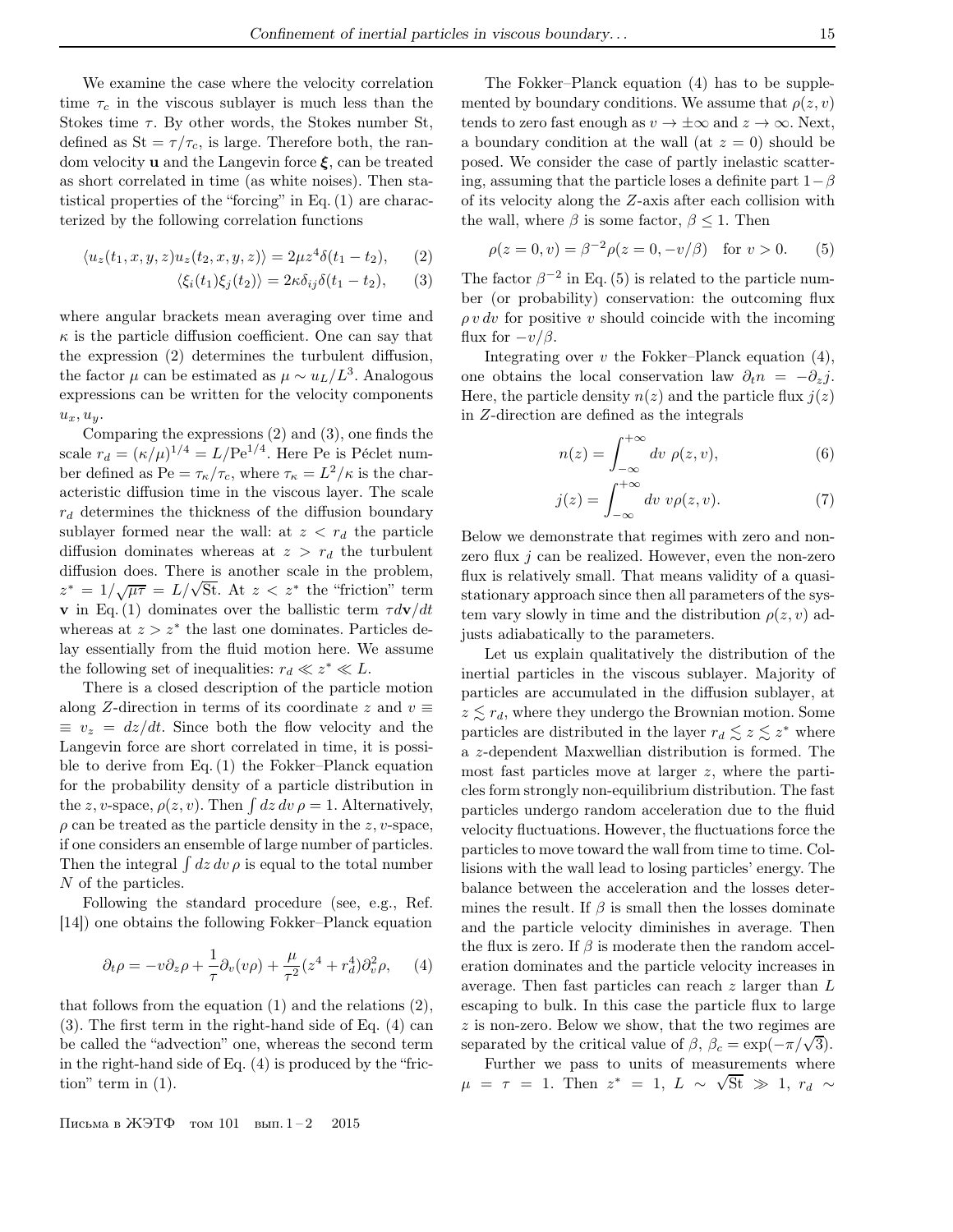∼  $\sqrt{St}/\mathrm{Pe}^{1/4} \ll 1$ . The last inequality enables us to neglect the term with  $r_d$  in Eq. (4) for  $z \gg r_d$ . Due to the adiabaticity we neglect also the term with the time derivative in Eq. (4). Then we turn to the following stationary equation

$$
v\partial_z \rho = \partial_v (v\rho) + z^4 \partial_v^2 \rho, \tag{8}
$$

that determines the particle distribution in our setup.

Let us analyze the case  $z \ll 1$ . For  $v \ll z$  it is possible to neglect "advection" term in Eq.  $(8)$ . Then it is reduced to

$$
\partial_v(v\rho) + z^4 \partial_v^2 \rho = 0. \tag{9}
$$

We see that the typical  $v$  is of order  $z^2$  that justifies our attention to the limit  $v \ll z$ . The Eq. (9) has an "local equilibrium" (quasi-Maxwellian) solution

$$
\rho \propto \frac{1}{z^6} \exp\left(-\frac{v^2}{2z^4}\right),\tag{10}
$$

where the factor at the exponent can be established if to return to Eq. (8) and to use the perturbation theory [15, 16].

The solution  $(10)$  is even in v and, consequently, does carry no flux. Note that the particle distribution in the region  $z \ll 1$  depends weakly on the boundary conditions since their velocities relax effectively due to the leading role of "friction" in the region. Integrating the expression (10) over v, one finds  $n \propto z^{-4}$ . The zdependence of the particle density  $n$  shows that the integral  $N = \int dz \, n$ , giving the total number of particles, diverges at small z. Thus, majority of particles are localized in the diffusive sublayer of the thickness  $r_d$ . Cutting the integral  $\int dz \, n$  at  $z \sim r_d$ , we obtain  $\overline{N} \sim r_d^{-3} n(z=1)$ . The concentration  $n(1)$  is an upper estimation for the particle flux  $j$  from the wall. Therefore  $N \gg j$  (due to  $r \ll 1$ ) that justifies our adiabatic approach.

The particles in the region  $1 \ll z \ll \sqrt{St}$  are far from the "local equilibrium". For the case  $v \gg z$  the equation is reduced to

$$
v\partial_z \rho = z^4 \partial_v^2 \rho,\tag{11}
$$

where we neglected the "friction" term in comparison with the "advection" one. Eq. (11) admits a self-similar substitution

$$
\rho = z^{-5a} h(\zeta), \quad \zeta = \frac{5}{9} \frac{v^3}{z^5}, \tag{12}
$$

where  $a$  is some scaling index. Then Eq.  $(11)$  gives

$$
\zeta \partial_{\zeta}^2 h + (2/3 + \zeta) \partial_{\zeta} h + ah = 0. \tag{13}
$$

Multiplying the equation by  $\zeta^{-1/3}$ , integrating over  $\zeta$  and assuming that h tends to zero fast enough at  $\zeta \to \pm \infty$ , we obtain

$$
(a-2/3)\int dv\ v\rho=0.
$$

The condition means zero flux,  $j = 0$ , if  $a \neq 2/3$ .

The expression (12) for the self-similar variable  $\zeta$ shows that the typical  $v$  at a given  $z$  can be estimated as  $v \sim z^{5/3}$ . Thus, the region  $v \lesssim z$  where Eq. (11) is inapplicable is relatively narrow at  $z \gg 1$ . Therefore one can consider a solution of Eq. (11) at all  $\zeta$  (all v) regarding that the solution and its derivative at  $\zeta = 0$ are continuous.

Eq. (13) is the confluent hypergeometric equation, its solutions are the Kummer function  $M(a, 2/3, -\zeta)$  and the Tricomi function  $U(a, 2/3, -\zeta)$ . Since the function  $M(a, 2/3, -\zeta)$  diverges exponentially at large negative ζ, one should choose h = U(a, 2/3, −ζ) at negative ζ. At positive  $\zeta$  the function h is a linear combination of  $M(a, 2/3, -\zeta)$  and  $U(a, 2/3, -\zeta)$ . Equating the values of the function h and of its derivative over v at  $\zeta = +0$  and  $\zeta = -0$ , one finds

$$
h = \frac{2}{\sqrt{3}} \text{Im } U(a, 2/3, -\zeta) + \frac{\Gamma(1/3)}{\Gamma(a + 1/3)} M(a, 2/3, -\zeta),
$$

if  $\zeta > 0$ . Exploiting the asymptotic behavior of M and  $U$  at large values of their argument, one finds

$$
h \approx |\zeta|^{-a} \quad \text{if} \quad \zeta < 0,
$$
\n
$$
h \approx \frac{2}{\sqrt{3}} \left\{ \sin(\pi a) + \sin\left[\left(\frac{2}{3} - a\right)\pi\right] \right\} \zeta^{-a}, \ \zeta > 0. \ (14)
$$

If we consider the region  $v \gg 1$ ,  $z \lesssim 1$  then the main term in Eq. (8) is the "advection" term  $v\partial_z \rho$ . Therefore  $\rho$  is z-independent in this region, that corresponds to ballistic motion of fast particles. Hence, the laws (14) can be drawn to  $z \to 0$  to obtain

$$
\rho(v) = \frac{2}{\sqrt{3}} \left\{ \sin(\pi a) + \sin\left[\left(\frac{2}{3} - a\right)\pi\right] \right\} \rho(-v) \tag{15}
$$

at  $z = 0$  for  $v \gg 1$ . Comparing Eq. (15) with the boundary condition (5) one obtains the relation

$$
\frac{\sin(\pi a) - \sin[\pi(a - 2/3)]}{\sin(2\pi/3)} = \beta^{3(a - 2/3)}.
$$
 (16)

The Eq. (16) has a solution  $a = 2/3$  at any  $\beta$ , that corresponds to non-zero flux from of the wall to bulk. Another solution starts from  $a = 5/6$  at  $\beta = 0$ , then a decreases as  $\beta$  grows and corresponds to zero flux. At  $\beta \rightarrow \beta_c$ , where

$$
\beta_c = \exp\left(-\frac{\pi}{\sqrt{3}}\right) \approx 0.163,\tag{17}
$$

Письма в ЖЭТФ том 101 вып.  $1-2$  2015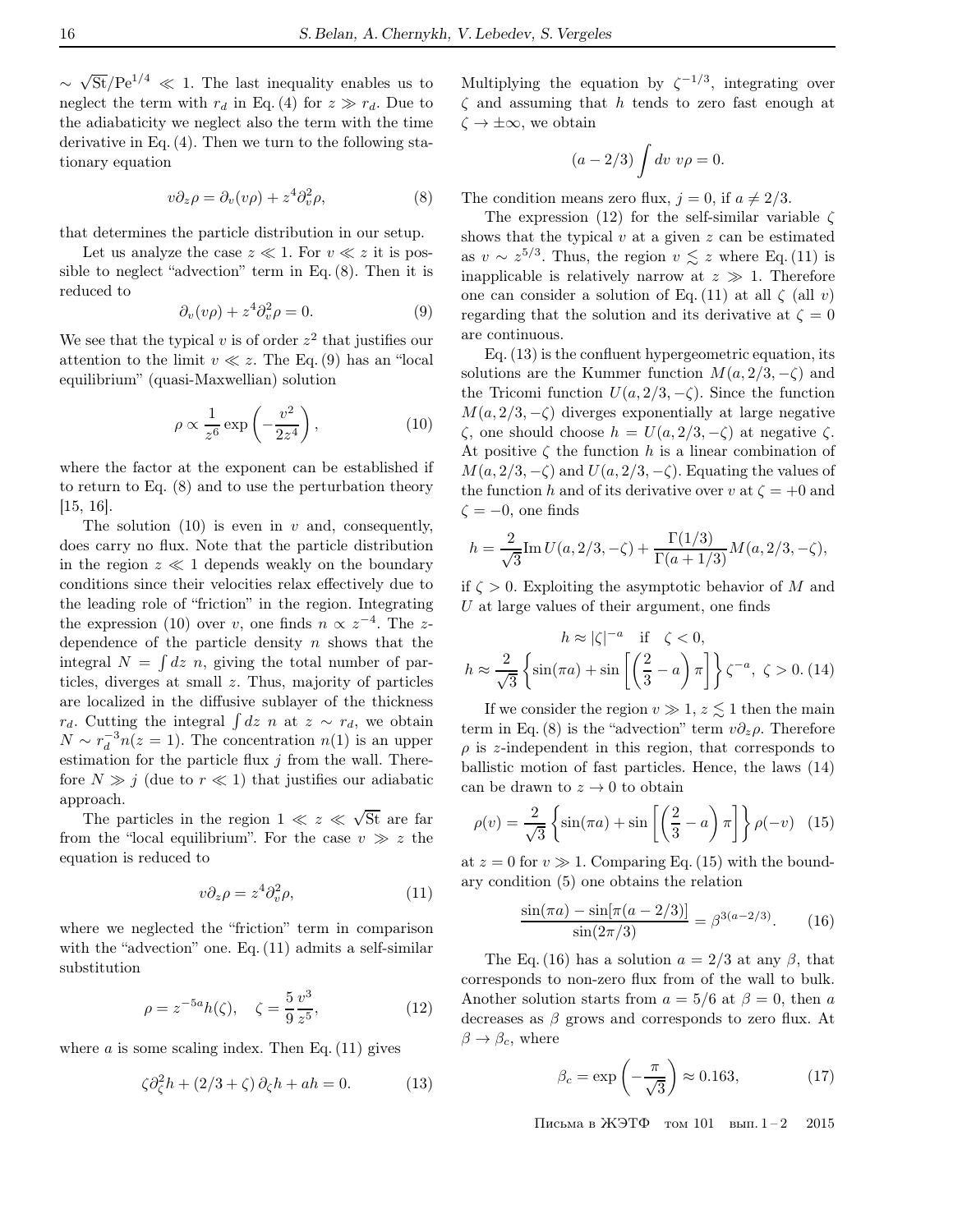the solution of Eq. (16) gives  $a = 2/3$ . When  $\beta$  grows further, exceeding  $\beta_c$ , the considered branch gives  $a <$  $\langle 2/3.$  In this case the flux  $\int dv v \rho$  becomes infinite, that is the solution is unphysical. We conclude that at  $\beta = \beta_c$ a transition occurs corresponding to switching from zero-flux solution to non-zero flux solution. In terms of observable quantities, the transition is the confinementdeconfinement transition for the inertial particles near a wall.

To check our predictions we performed numerical simulations of the particle dynamics determined by the equation  $(1)$  and the relations  $(2)$ ,  $(3)$ . We take a large number of particles (of the order of  $10^3$ ) initially located at  $z \sim r_d$  with zero velocity and examine their trajectories. In our simulations,  $\tau = 10$ ,  $\mu = 0.1$ , and  $\kappa = 10^{-5}$ . For a typical realization of the random processes, the particles for a long time remain near the wall, at  $z \lesssim r_d$ , and then at some moment they go coherently away from the wall. The particles crossing  $z = z_{\text{max}}$  where treated as escaping to bulk. The quantity  $z_{\text{max}}$  can be treated is the width of the viscous layer. The mean rate of the particle escape from the region  $z < z_{\text{max}}$  at  $z_{\text{max}} = 100$ , 200 are plotted in Figure for different  $\beta$ . The rate is



Mean rate of particle escape from region  $z < L$  at  $L = 100$ (pluses) and  $L = 200$  (circles) at different  $\beta$ 

practically independent of  $z_{\text{max}}$  at  $\beta \gtrsim 0.2$  and is less for  $L = 200$  than for  $L = 100$  at  $\beta \lesssim 0.2$ . That is in agreement with our analytic predictions.

It is also of interest to consider the case  $\text{Pe}^{1/4} \lesssim \sqrt{\text{St}}$ , that corresponds to  $r_d \gtrsim z^*$  (where we assume  $r_d \ll L$ , as before). In the limit, the Maxwellian distribution (10) is valid nowhere and the scale  $z^*$  has no physical sense. Nevertheless, the self-similar form of the solution (12) remains valid after redefinition  $z^5 \rightarrow z^5 + 5zr_d^4$ . Moreover, our scheme can easily be generalized for the Fokker–Planck equation (4) where the factor  $z^4 + r_d^4$  is substituted by an arbitrary function  $\chi(z)$  growing faster

than  $z^2$  as z increases. In this case the particle confinement has to be observed at  $\beta < \beta_c$  with the same critical value (17). The case  $\chi(z) \propto z^2$  is marginal, then the transition is driven by the elasticity and/or inertia degree. The case  $\chi \propto z^2$  and  $\beta = 1$  was investigated in Ref. [12]. In the limit of strong inertia the particle's Lyapunov exponent changes its sign at the critical value (17), see Ref. [17]. The case where  $\chi(z)$  is growing slower than  $z^2$  as z increases (the case corresponds, say, to the turbulent boundary layer) needs a special analysis.

The crucial feature of the inertial particles dynamics that is revealed by numerics is that escapes of the particles from the viscous boundary layer of a turbulent flow to bulk are related to rare events. That implies a strong intermittency characteristic of turbulence in general. From the other hand, that leads to the hope that the events and their probability can be examined in the framework of the instantonic technique (saddlepoint approximation) [18]. That implies a possibility to determine analytically probability of such events and also their statistics, leading to predictions, say, for highorder correlation functions of the particle flux to infinity. That is a subject of future investigations.

To conclude, we examined the inertial particle statistics in the viscous layer of a turbulent flow. The system is relaxed to the quasi-stationary regime where majority of particles are concentrated inside the diffusion boundary sublayer. The particles outside the layer can be divided into relatively slow ones that have the "local equilibrium" distribution (10) and relatively fast that are characterized by the self-similar distribution (12). Just the fast particles are responsible for a particle flux to bulk. This flux is zero if the elasticity coefficient  $\beta$  of particle collisions with the wall is smaller than the critical value (17). That is the confinement regime. At larger  $\beta$  the flux becomes non-zero that leads to graduate escaping the particles to bulk. Our scheme admits a wide generalization for other types of flows, the critical value (17) remaining the same.

S.B., V.L. and S.V. thank support of RScF grant  $\#$  14-22-00259. A.Ch. thanks support of RFBR grant 12-02-01141-a. We acknowledge useful discussions with G. Falkovich.

- 1. J. Bec, L. Biferale, M. Cencini, A. Lanotte, and F. Toschi, J. Fluid Mech. 646, 527 (2010).
- 2. J. Bec, L. Biferale, M. Cencini, A. S. Lanotte, and F. Toschi, J. Phys.: Conf. Ser. 333, 012003 (2011).
- 3. M.W. Reeks, Flow, Turbul. Combust. 92, 3 (2014).
- 4. M. Caporaloni, F. Tampieri, F. Trombetti, and O. Vittori, J. Atmos. Sc. 32, 565 (1975).
- 5. M.W. Reeks, J. Aeros. Sc. 14, 729 (1983).